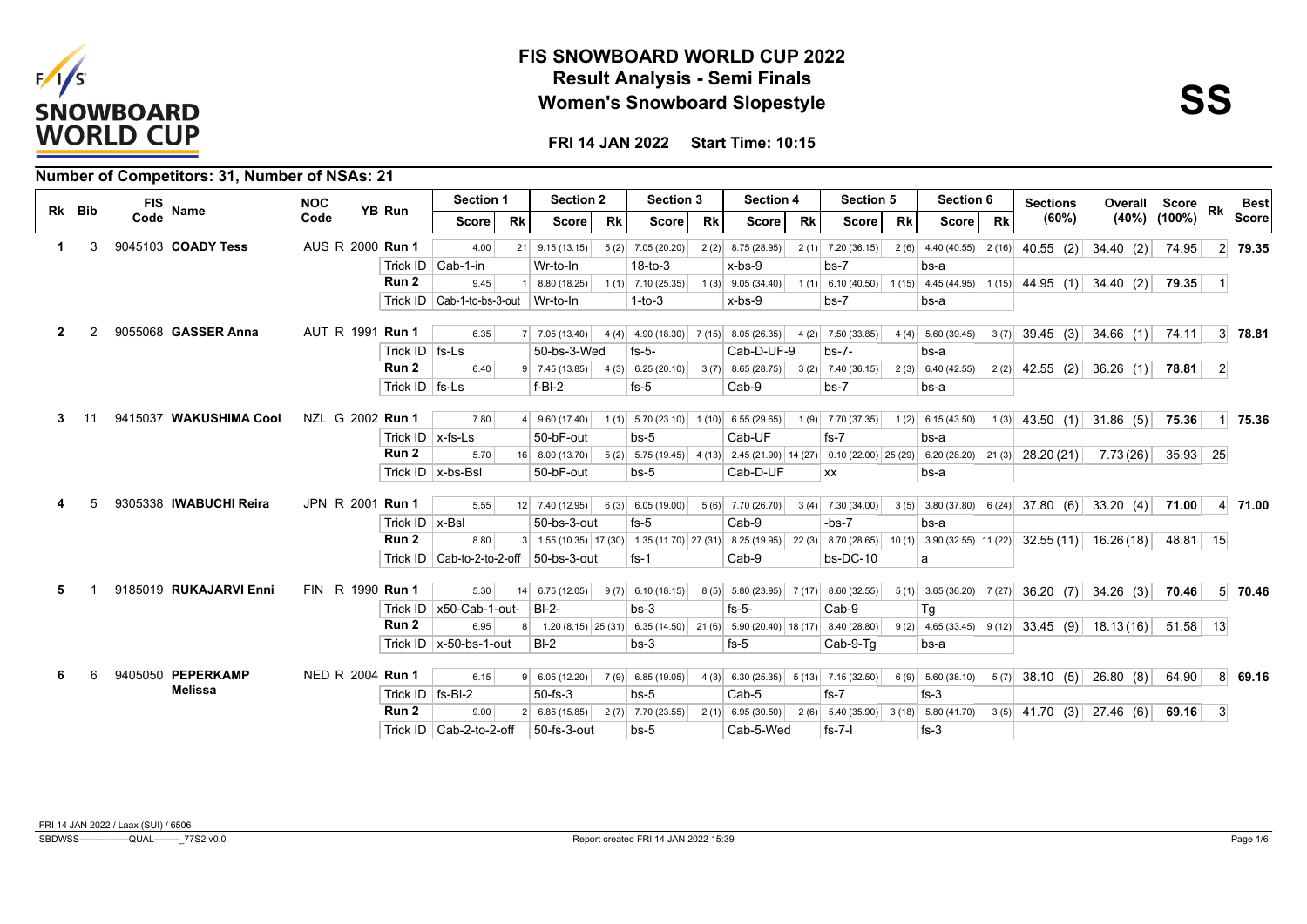



|    |              | FIS                   | <b>NOC</b>       |                    | Section 1           |           | <b>Section 2</b>                                                                                                     |           | Section 3                                                   |           | <b>Section 4</b> |           | <b>Section 5</b>    |           | Section 6                                                                                                          |           | <b>Sections</b>                                                                                                            | Overall Score Rk    |                  |                | <b>Best</b>     |
|----|--------------|-----------------------|------------------|--------------------|---------------------|-----------|----------------------------------------------------------------------------------------------------------------------|-----------|-------------------------------------------------------------|-----------|------------------|-----------|---------------------|-----------|--------------------------------------------------------------------------------------------------------------------|-----------|----------------------------------------------------------------------------------------------------------------------------|---------------------|------------------|----------------|-----------------|
|    | Rk Bib       | Name<br>Code          | Code             | YB Run             | Score l             | <b>Rk</b> | <b>Score</b>                                                                                                         | <b>Rk</b> | <b>Score</b>                                                | <b>Rk</b> | Score            | <b>Rk</b> | <b>Score</b>        | <b>Rk</b> | Score l                                                                                                            | <b>Rk</b> | (60%)                                                                                                                      | (40%)               | $(100\%)$        |                | <b>Score</b>    |
|    | $7 \quad 12$ | 9205078 MORGAN Annika | GER G 2002 Run 1 |                    | 7.95                |           | $3 \mid 7.00(14.95)$                                                                                                 |           |                                                             |           |                  |           |                     |           | 2(5) $\begin{bmatrix} 4.15 \ (19.10) \end{bmatrix}$ 3(22) 1.05(20.15) 14(28) 0.20(20.35) 21(28) 4.00(24.35) 22(21) |           | 24.35 (22)                                                                                                                 | 7.60(27)            | 31.95            |                | $25 \mid 68.15$ |
|    |              |                       |                  |                    | Trick ID   Tr-fs-Ls |           | 50-fs-3-out                                                                                                          |           | $bs-1$                                                      |           | x-bs-5           |           | ХX                  |           | a                                                                                                                  |           |                                                                                                                            |                     |                  |                |                 |
|    |              |                       |                  | Run 2              | 8.25                |           | $6$ 7.00 (15.25)                                                                                                     |           | $3(5)$ 3.50 (18.75) 6 (27) 6.50 (25.25) 4 (12) 7.25 (32.50) |           |                  |           |                     |           | $4(6)$ 5.25 (37.75)                                                                                                |           | $5(8)$ 37.75 (5) 30.40 (3)                                                                                                 |                     | 68.15            | $\vert$        |                 |
|    |              |                       |                  |                    | Trick ID   Tr-fs-Ls |           | 50-fs-3-out                                                                                                          |           | $bs-1$                                                      |           | $x$ -bs- $5$     |           | bs-7-Me             |           | Ng                                                                                                                 |           |                                                                                                                            |                     |                  |                |                 |
|    | 15           | 9515199 GISLER Bianca | SUI G 2003 Run 1 |                    | 2.05                | 29        |                                                                                                                      |           |                                                             |           |                  |           |                     |           |                                                                                                                    |           | 3.95 (6.00) 31 (29) 6.05 (12.05) 24 (6) 6.90 (18.95) 18 (6) 6.05 (25.00) 15 (14) 7.55 (32.55) 11 (1) 32.55 (11) 21.86 (14) |                     | $54.41$ 13 67.61 |                |                 |
|    |              |                       |                  | Trick ID $ B -2$   |                     |           | 50-fs-1-out                                                                                                          |           | Cab-1-to-1                                                  |           | Cab-5-Tq         |           | $bs-7$              |           | Hp                                                                                                                 |           |                                                                                                                            |                     |                  |                |                 |
|    |              |                       |                  | Run 2              | 7.55                |           | 7 4.80 (12.35) 11 (21) 6.20 (18.55) 7 (8) 5.75 (24.30) 9 (18) 7.40 (31.70)                                           |           |                                                             |           |                  |           |                     |           | $6(3)$ 7.65 (39.35)                                                                                                |           | $4(1)$ 39.35 (4) 28.26 (5)                                                                                                 |                     | 67.61            | - 5            |                 |
|    |              |                       |                  | Trick $ID$ $BI-2$  |                     |           | $50$ -fs-1- $Tq$                                                                                                     |           | Cab-1-to-1                                                  |           | $Cab-5-Tg$       |           | bs-7-Wed            |           | Hp                                                                                                                 |           |                                                                                                                            |                     |                  |                |                 |
|    |              |                       |                  |                    |                     |           |                                                                                                                      |           |                                                             |           |                  |           |                     |           |                                                                                                                    |           |                                                                                                                            |                     |                  |                |                 |
| 9  | 19           | 9515010 CANDRIAN Sina | SUI G 1988 Run 1 |                    | 5.40                |           | 13 6.00 (11.40) 12 (10) 4.60 (16.00) 13 (20) 6.45 (22.45) 12 (10) 6.75 (29.20) 9 (10) 5.90 (35.10)                   |           |                                                             |           |                  |           |                     |           |                                                                                                                    |           | $9(5)$ 35.10 (9) 24.93(11)                                                                                                 |                     | 60.03            |                | $9 \mid 67.15$  |
|    |              |                       |                  | Trick $ID$   fs-Ls |                     |           | $50$ -bs- $3$ -out                                                                                                   |           | $bs-1-$                                                     |           | $x$ -bs- $5$     |           | fs-7-Me             |           | bs-a                                                                                                               |           |                                                                                                                            |                     |                  |                |                 |
|    |              |                       |                  | Run 2              | 5.85                |           | 15 6.75 (12.60) 10 (8) 4.95 (17.55) 13 (20) 6.90 (24.45)                                                             |           |                                                             |           |                  |           | $8(7)$ 7.10 (31.55) |           | $7(9)$ 6.00 (37.55)                                                                                                |           | $7(4)$ 37.55 (7) 29.60 (4)                                                                                                 |                     | 67.15            | -61            |                 |
|    |              |                       |                  | Trick $ID$   fs-Ls |                     |           | 50-bs-3-Me                                                                                                           |           | $bs-1$                                                      |           | x-bs-5-St        |           | $fs-7$              |           | bs-a                                                                                                               |           |                                                                                                                            |                     |                  |                |                 |
| 10 | g            | 9305311 YOSHIKA Rina  | JPN G 1999 Run 1 |                    | 8.05                |           | $2 \mid 4.10(12.15) \mid 8(27) \mid 5.85(18.00)$                                                                     |           |                                                             |           | 9(9) 6.70(24.70) |           | $6(7)$ 7.60 (32.30) |           | $7(3)$ 6.30 (38.60)                                                                                                |           | $4(2)$ 38.60 (4) 28.53 (7)                                                                                                 |                     | 67.13            |                | $6 \quad 67.13$ |
|    |              |                       |                  | Trick ID $ B -2$   |                     |           | 50-bs-1-out                                                                                                          |           | Cab-1-to-1                                                  |           | Cab-5-Wed        |           | $fs-7-Tq$           |           | bs-a                                                                                                               |           |                                                                                                                            |                     |                  |                |                 |
|    |              |                       |                  | Run 2              | 8.35                |           | 4 4.60 (12.95) 8 (23) 5.40 (18.35) 9 (16) 6.75 (25.10)                                                               |           |                                                             |           |                  |           |                     |           | $5(9)$ 1.20 (26.30) 17 (25) 0.50 (26.80) 24 (29)                                                                   |           | 26.80 (24)                                                                                                                 | 3.46(31)            | $30.26$ 27       |                |                 |
|    |              |                       |                  | Trick ID $ B -2$   |                     |           | 50-bs-1-out                                                                                                          |           | Cab-1-to-1                                                  |           | Cab-5-I          |           | fs-7-Tq             |           | bs-a                                                                                                               |           |                                                                                                                            |                     |                  |                |                 |
|    |              |                       |                  |                    |                     |           |                                                                                                                      |           |                                                             |           |                  |           |                     |           |                                                                                                                    |           |                                                                                                                            |                     |                  |                |                 |
| 11 |              | 1229991 ORMEROD Katie | GBR G 1997 Run 1 |                    | 5.95                |           | $10 \mid 4.10(10.05) \mid 16(27) \mid 5.95(16.00) \mid 13(8) \mid 7.05(23.05) \mid$                                  |           |                                                             |           |                  |           | $9(5)$ 7.20 (30.25) |           | $8(6)$ 5.95 (36.20)                                                                                                |           | $7(4)$ 36.20 (7) 30.26 (6)                                                                                                 |                     | 66.46            |                | 7 66.46         |
|    |              |                       |                  | Trick $ID$   fB    |                     |           | 50-St                                                                                                                |           | UF                                                          |           | $Cab-9$          |           | $bs-7$              |           | Mc                                                                                                                 |           |                                                                                                                            |                     |                  |                |                 |
|    |              |                       |                  | Run 2              | 6.30                |           | $10$ 6.05 (12.35) 11 (12) 6.05 (18.40)                                                                               |           |                                                             |           |                  |           |                     |           |                                                                                                                    |           | $8(9)$ 2.00 (20.40) 18 (29) 0.05 (20.45) 27 (30) 0.00 (20.45) 28 (30) 20.45 (28)                                           | $6.53(27)$ 26.98 28 |                  |                |                 |
|    |              |                       |                  | Trick $ID$ $IB$    |                     |           | 50-fs-3-out                                                                                                          |           | UF                                                          |           | Cab-9            |           | XX                  |           | <b>XX</b>                                                                                                          |           |                                                                                                                            |                     |                  |                |                 |
| 12 | 23           | 9535467 SCHNORRBUSCH  | USA G 2002 Run 1 |                    | 6.35                |           | 7 5.30 (11.65) 10 (15) 0.65 (12.30) 23 (30) 0.00 (12.30) 31 (31) 0.10 (12.40) 31 (29) 5.70 (18.10) 29 (6) 18.10 (29) |           |                                                             |           |                  |           |                     |           |                                                                                                                    |           |                                                                                                                            | 1.60(31)            | 19.70            |                | 30 64.28        |
|    |              | Ту                    |                  |                    | Trick ID   Tr-fs-Ls |           | $50$ -fs-3-out                                                                                                       |           | $fs-1-to-3$                                                 |           | $XX-$            |           | XX                  |           | bs-a                                                                                                               |           |                                                                                                                            |                     |                  |                |                 |
|    |              |                       |                  | Run 2              | 6.15                |           |                                                                                                                      |           |                                                             |           |                  |           |                     |           | $5(9)$ 5.80 (37.75)                                                                                                |           | $5(5)$ 37.75 (5) 26.53 (7)                                                                                                 |                     | 64.28            | $\overline{7}$ |                 |
|    |              |                       |                  | Trick ID   fs-Ls   |                     |           | 50-fs-3-out                                                                                                          |           | $fs-1-to-3-$                                                |           | Cab-5-Me         |           | bs-7-Me             |           | bs-a                                                                                                               |           |                                                                                                                            |                     |                  |                |                 |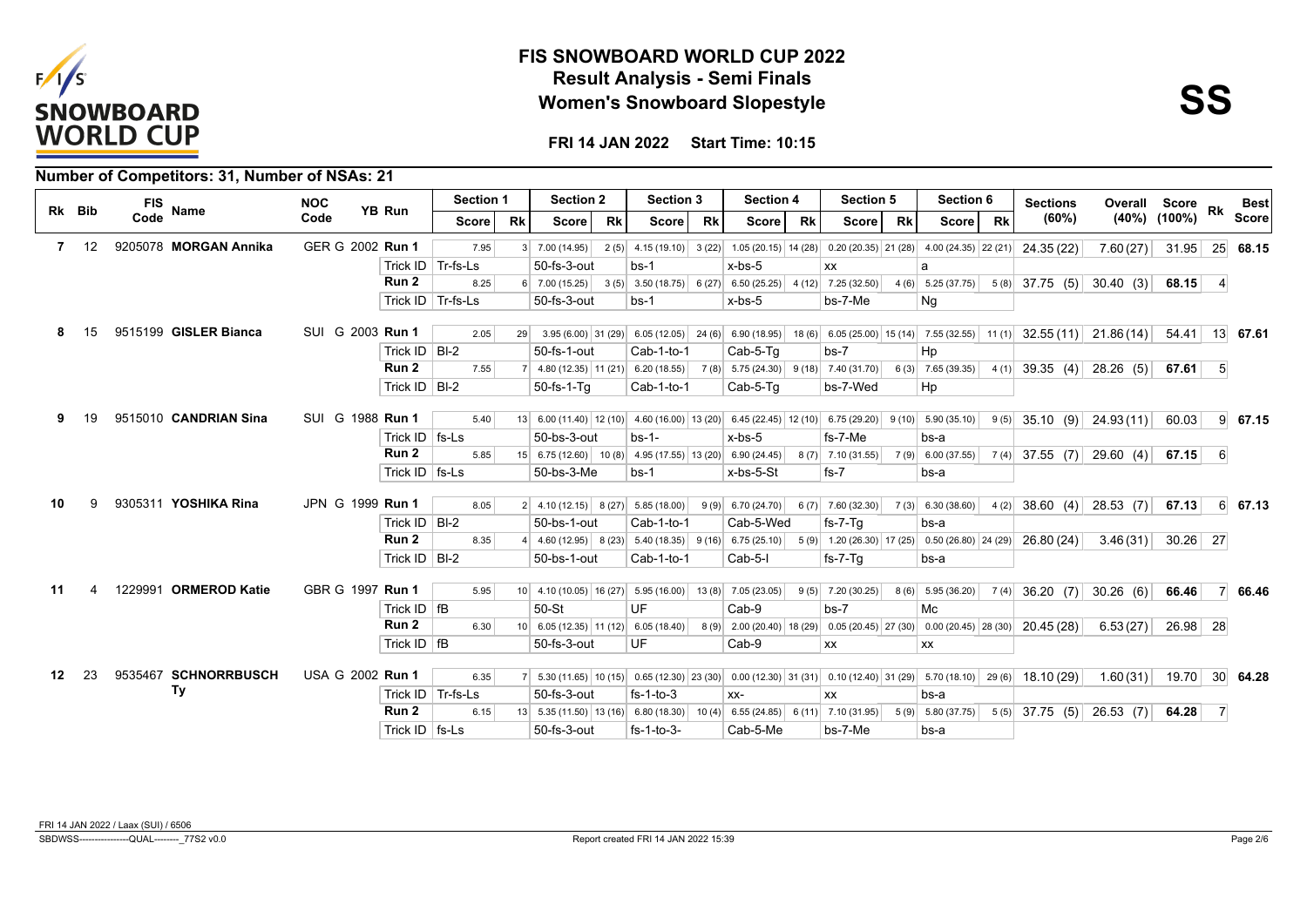



|     |        | Number of Competitors: 31, Number of NSAs: 21 |                         |                      |                     |                 |                  |           |                  |           |                                                                                                                                                     |           |                  |           |                     |           |                                                         |               |                    |                 |                 |
|-----|--------|-----------------------------------------------|-------------------------|----------------------|---------------------|-----------------|------------------|-----------|------------------|-----------|-----------------------------------------------------------------------------------------------------------------------------------------------------|-----------|------------------|-----------|---------------------|-----------|---------------------------------------------------------|---------------|--------------------|-----------------|-----------------|
|     | Rk Bib | FIS<br><b>Name</b>                            | <b>NOC</b>              | <b>YB Run</b>        | Section 1           |                 | <b>Section 2</b> |           | <b>Section 3</b> |           | Section 4                                                                                                                                           |           | <b>Section 5</b> |           | Section 6           |           | <b>Sections</b>                                         | Overall Score |                    | Rk              | <b>Best</b>     |
|     |        | Code                                          | Code                    |                      | Score               | <b>Rk</b>       | Score            | <b>Rk</b> | Score            | <b>Rk</b> | <b>Score</b>                                                                                                                                        | <b>Rk</b> | Score            | <b>Rk</b> | Score               | <b>Rk</b> | (60%)                                                   |               | $(40\%)$ $(100\%)$ |                 | <b>Score</b>    |
| 13  | 18     | 1499955 HIDALGO Maria                         | ESP R 1997 Run 1        |                      | 4.40                |                 |                  |           |                  |           | 20 5.65 (10.05) 16 (13) 7.60 (17.65) 10 (1) 3.25 (20.90) 13 (23) 7.20 (28.10) 11 (6) 5.15 (33.25) 10 (10)                                           |           |                  |           |                     |           | $33.25(10)$ 23.20(13)                                   |               | 56.45              | 10 <sup>1</sup> | 59.80           |
|     |        |                                               |                         | Trick $ID$   fs-Ls   |                     |                 | 50-fs-3-out      |           | UF               |           | Cab-5                                                                                                                                               |           | $bs-7$           |           | bs-a                |           |                                                         |               |                    |                 |                 |
|     |        |                                               |                         | Run 2                | 4.35                |                 |                  |           |                  |           | 21 6.00 (10.35) 17 (13) 7.55 (17.90) 12 (2) 4.30 (22.20) 12 (20) 7.25 (29.45)                                                                       |           |                  |           | $8(6)$ 5.15 (34.60) |           | $8(9)$ 34.60 (8) 25.20 (9)                              |               | 59.80              | -8              |                 |
|     |        |                                               |                         | Trick $ID$   fs-Ls   |                     |                 | 50-fs-3-Tq       |           | UF               |           | Cab-5                                                                                                                                               |           | $bs-7$           |           | bs-a                |           |                                                         |               |                    |                 |                 |
| 14  | 16     | 1069919 SMANS Loranne                         | BEL G 1997 Run 1        |                      | 5.30                | 14              |                  |           |                  |           | 4.30 (9.60) 18 (25) 4.85 (14.45) 16 (16) 8.05 (22.50) 11 (2) 3.00 (25.50) 13 (22) 4.20 (29.70) 14 (18) 29.70 (14) 16.53 (20)                        |           |                  |           |                     |           |                                                         |               | 46.23 17 58.65     |                 |                 |
|     |        |                                               |                         | Trick $ID$   x-BsI   |                     |                 | 50-fs-1-out      |           | $x$ -bs-1        |           | fs-Rd-7                                                                                                                                             |           | $bs-7$           |           | fs-a                |           |                                                         |               |                    |                 |                 |
|     |        |                                               |                         | Run <sub>2</sub>     | 4.15                |                 |                  |           |                  |           | 22 4.30 (8.45) 24 (27) 4.80 (13.25) 23 (21) 7.70 (20.95) 17 (4) 7.20 (28.15)                                                                        |           |                  |           |                     |           | 12 (8) $\mid$ 4.50 (32.65) 10 (14) 32.65 (10) 26.00 (8) |               | 58.65              | -9              |                 |
|     |        |                                               |                         | Trick $ID$   x-BsI   |                     |                 | 50-fs-1-Wed      |           | $x$ -bs-1        |           | $f-Rd-7$                                                                                                                                            |           | $bs-7$           |           | a                   |           |                                                         |               |                    |                 |                 |
|     |        |                                               |                         |                      |                     |                 |                  |           |                  |           |                                                                                                                                                     |           |                  |           |                     |           |                                                         |               |                    |                 |                 |
| 15. | 13     | 9425037 EILERTSEN Hanne                       | NOR R 1999 Run 1        |                      | 3.80                |                 |                  |           |                  |           | 22 4.55 (8.35) 23 (20) 4.65 (13.20) 18 (16) 6.45 (19.65) 15 (10) 6.40 (26.05) 12 (11) 4.85 (30.90) 12 (14) 30.90 (12) 25.06 (10)                    |           |                  |           |                     |           |                                                         |               | 55.96 11 55.96     |                 |                 |
|     |        |                                               |                         |                      | Trick ID   BsI-Pr-2 |                 | x-Bsl-           |           | $fs-1-to-1$      |           | $bs-5$                                                                                                                                              |           | Cab-5            |           | Me                  |           |                                                         |               |                    |                 |                 |
|     |        |                                               |                         | Run 2                | 4.05                |                 |                  |           |                  |           | 24 6.55 (10.60) 16 (11) 5.00 (15.60) 17 (19) 6.35 (21.95) 13 (14) 1.75 (23.70) 23 (22) 4.80 (28.50) 20 (10) 28.50 (20)                              |           |                  |           |                     |           |                                                         | 9.60(24)      | $38.10$ 23         |                 |                 |
|     |        |                                               |                         | Trick ID   bs-Bsl    |                     |                 | 50-bF-out        |           | $fs-1-to-1$      |           | $bs-5-1$                                                                                                                                            |           | Cab-9            |           | bs-a                |           |                                                         |               |                    |                 |                 |
|     |        |                                               |                         |                      |                     |                 |                  |           |                  |           |                                                                                                                                                     |           |                  |           |                     |           |                                                         |               |                    |                 |                 |
| 16. | 24     | 9195093 LEFEVRE Lucile                        | FRA R 1995 Run 1        |                      | 4.80                |                 |                  |           |                  |           | 17 5.55 (10.35) 14 (14) 6.50 (16.85) 12 (4) 6.10 (22.95) 10 (15) 6.00 (28.95) 10 (15) 1.20 (30.15) 13 (28) 30.15 (13) 25.33 (9)                     |           |                  |           |                     |           |                                                         |               | 55.48              |                 | 12 55.48        |
|     |        |                                               |                         |                      | Trick ID   x-bs-BsI |                 | 50-fs-3-out      |           | fs-1-to-Cab-3    |           | x-bs-5-Me                                                                                                                                           |           | $bs-5$           |           | x-a                 |           |                                                         |               |                    |                 |                 |
|     |        |                                               |                         | Run 2                | 5.05                |                 |                  |           |                  |           | 18 5.90 (10.95) 14 (14) 6.05 (17.00) 15 (9) 3.05 (20.05) 21 (26) 0.20 (20.25) 28 (28) 4.10 (24.35) 26 (19) 24.35 (26) 11.60 (22)                    |           |                  |           |                     |           |                                                         |               | $35.95$ 24         |                 |                 |
|     |        |                                               |                         | Trick $ID \mid x-Bs$ |                     |                 | BsI-2-off        |           | fs-1-to-Cab-3    |           | x-bs-9                                                                                                                                              |           | XX               |           | $x-a-$              |           |                                                         |               |                    |                 |                 |
| 17  | 8      | 9535505 RUMMEL Courtney                       | USA R 2003 <b>Run 1</b> |                      | 1.75                | 30 <sup>2</sup> |                  |           |                  |           |                                                                                                                                                     |           |                  |           |                     |           |                                                         |               | 49.71              |                 |                 |
|     |        |                                               |                         | Trick ID   x-Bsl     |                     |                 | 50-fs-3-out      |           | $fs-1-to-1$      |           | $5.80(7.55)$ $26(11)$ $5.00(12.55)$ $22(14)$ $5.00(17.55)$ $22(20)$ $5.20(22.75)$ $19(18)$ $5.10(27.85)$ $18(12)$ $27.85(18)$ $21.86(14)$<br>$bs-7$ |           | $fs-3-I$         |           | $fs-3$              |           |                                                         |               |                    |                 | 15 54.26        |
|     |        |                                               |                         | Run <sub>2</sub>     | 2.25                |                 |                  |           |                  |           | 27 5.80 (8.05) 26 (15) 4.70 (12.75) 24 (23) 7.60 (20.35) 20 (5) 6.45 (26.80) 15 (12) 4.80 (31.60) 13 (10) 31.60 (13) 22.66 (10)                     |           |                  |           |                     |           |                                                         |               | 54.26 10           |                 |                 |
|     |        |                                               |                         | Trick $ID$   x-BsI   |                     |                 | 50-fs-3-out      |           | $fs-1-to-1$      |           | bs-7-Wed                                                                                                                                            |           | $fs-7$           |           | $fs-3$              |           |                                                         |               |                    |                 |                 |
|     |        |                                               |                         |                      |                     |                 |                  |           |                  |           |                                                                                                                                                     |           |                  |           |                     |           |                                                         |               |                    |                 |                 |
| 18  | 17     | 9535487 THURGOOD Jade                         | USA R 2002 Run 1        |                      | 6.55                |                 |                  |           |                  |           | 6 4.50 (11.05) 13 (21) 4.10 (15.15) 15 (23) 0.50 (15.65) 24 (30) 0.00 (15.65) 29 (31) 0.00 (15.65) 30 (31) 15.65 (30)                               |           |                  |           |                     |           |                                                         | 2.40(30)      | 18.05              |                 | $31 \mid 53.48$ |
|     |        |                                               |                         | Trick $ID$   fs-Ls   |                     |                 | 50               |           | $fs-3$           |           | $bs-5$                                                                                                                                              |           | XX               |           | XX                  |           |                                                         |               |                    |                 |                 |
|     |        |                                               |                         | Run <sub>2</sub>     | 8.30                |                 |                  |           |                  |           | 5  5.05 (13.35)  7 (20)  3.85 (17.20)  14 (28)  6.65 (23.85)  10 (10)  4.50 (28.35)  11 (21)  4.20 (32.55)  11 (17)  32.55 (11)  20.93 (12)         |           |                  |           |                     |           |                                                         |               | $53.48$ 11         |                 |                 |
|     |        |                                               |                         | Trick $ID$   fs-Ls   |                     |                 | 50               |           | $fs-3-Tq$        |           | bs-5-Me                                                                                                                                             |           | x-bs-3-Wed       |           | х-а-                |           |                                                         |               |                    |                 |                 |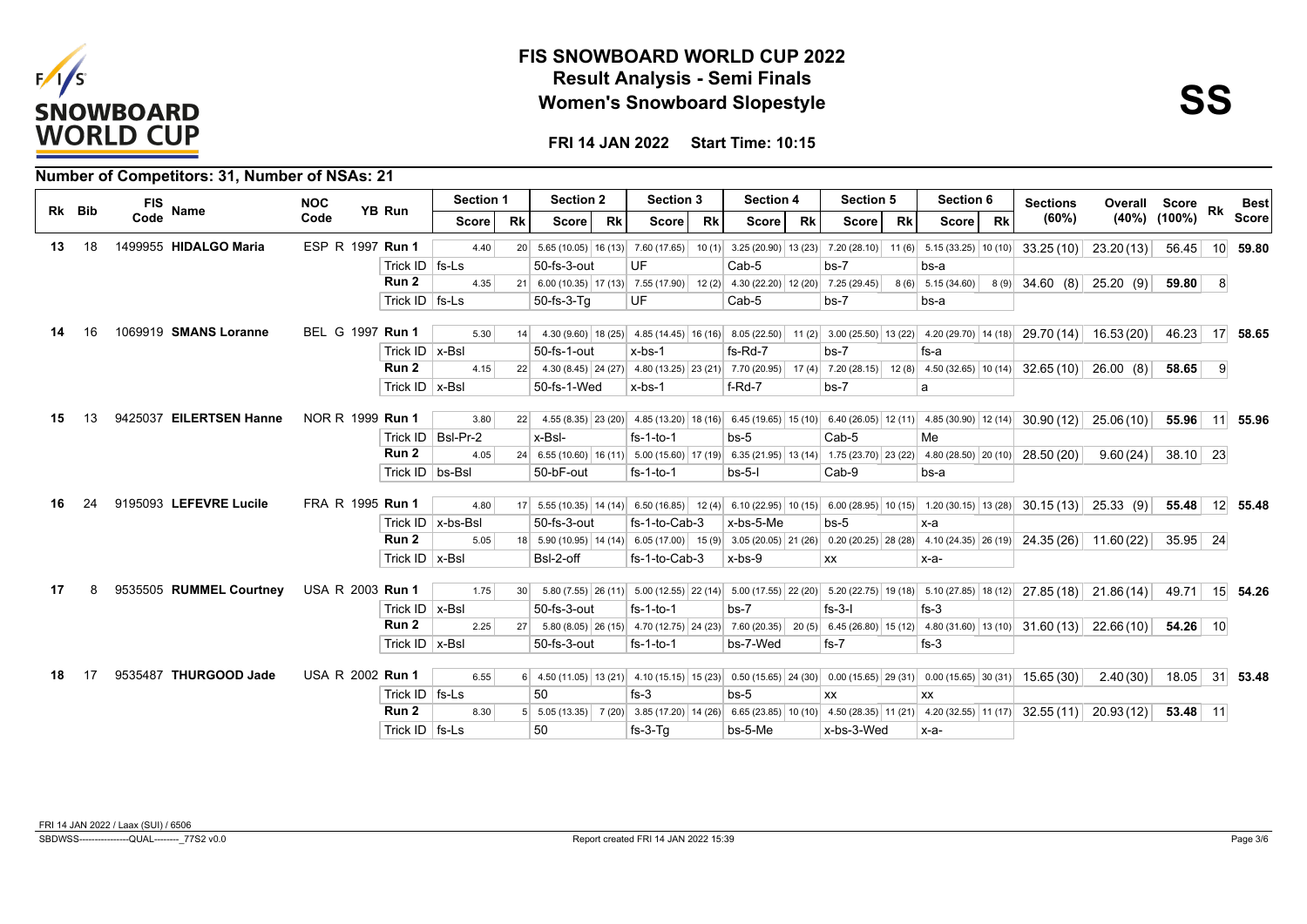



|    |        | Number of Competitors: 31, Number of NSAs: 21 |                         |                     |                                |                 |                      |           |                                                                                                                                                                                                                                                                                                                       |           |                  |           |              |           |           |           |                 |               |                    |    |              |
|----|--------|-----------------------------------------------|-------------------------|---------------------|--------------------------------|-----------------|----------------------|-----------|-----------------------------------------------------------------------------------------------------------------------------------------------------------------------------------------------------------------------------------------------------------------------------------------------------------------------|-----------|------------------|-----------|--------------|-----------|-----------|-----------|-----------------|---------------|--------------------|----|--------------|
|    | Rk Bib | <b>FIS</b><br><b>Name</b>                     | <b>NOC</b>              | <b>YB Run</b>       | <b>Section 1</b>               |                 | <b>Section 2</b>     |           | <b>Section 3</b>                                                                                                                                                                                                                                                                                                      |           | <b>Section 4</b> |           | Section 5    |           | Section 6 |           | <b>Sections</b> | Overall Score |                    | Rk | <b>Best</b>  |
|    |        | Code                                          | Code                    |                     | Score l                        | <b>Rk</b>       | <b>Score</b>         | <b>Rk</b> | Score                                                                                                                                                                                                                                                                                                                 | <b>Rk</b> | Score l          | <b>Rk</b> | <b>Score</b> | <b>Rk</b> | Score l   | <b>Rk</b> | (60%)           |               | $(40\%)$ $(100\%)$ |    | <b>Score</b> |
| 19 | 22     | 1709938 MEDLOVA Klaudia                       | SVK R 1993 <b>Run 1</b> |                     | 2.90                           | 24              |                      |           | 5.10 (8.00) 24 (17) 4.70 (12.70) 20 (19) 6.70 (19.40) 16 (7) 5.80 (25.20) 14 (16) 4.20 (29.40) 15 (18) 29.40 (15) 23.46 (12)                                                                                                                                                                                          |           |                  |           |              |           |           |           |                 |               | 52.86              | 14 | 52.86        |
|    |        |                                               |                         | Trick ID   fs-BI-2  |                                |                 | 50-bs-1-out          |           | Cab-1-to-1                                                                                                                                                                                                                                                                                                            |           | Cab-5            |           | $fs-5$       |           | $Cab-3$   |           |                 |               |                    |    |              |
|    |        |                                               |                         | Run 2               | 1.75                           | 30 <sup>1</sup> |                      |           | $5.30(7.05)$ 29 (18) $5.10(12.15)$ 26 (17) 6.85 (19.00) 24 (8) 7.40 (26.40) 16 (3) 3.60 (30.00) 15 (23) 30.00 (15) 12.66 (21)                                                                                                                                                                                         |           |                  |           |              |           |           |           |                 |               | 42.66 20           |    |              |
|    |        |                                               |                         | Trick $ID$   f-BI-2 |                                |                 | 50-bs-1-Me           |           | Cab-1-to-1                                                                                                                                                                                                                                                                                                            |           | Cab-5            |           | $fs-7$       |           | a         |           |                 |               |                    |    |              |
| 20 | 27     | 9105435 KOZUBACK                              | HUN G 2004 Run 1        |                     | 2.55                           | 26              |                      |           | $5.10$ (7.65) $\left  25 \right $ (17) $\left  5.05 \right $ (12.70) $\left  20 \right $ (13) $\left  5.95 \right $ (18.65) $\left  16 \right $ $\left  5.00 \right $ (23.65) $\left  18 \right $ (19) $\left  3.85 \right $ (27.50) $\left  19 \right $ (23) $\left  27.50 \right $ (19) $\left  17.86 \right $ (18) |           |                  |           |              |           |           |           |                 |               | 45.36              |    | 18 52.11     |
|    |        | Kamilla                                       |                         | Trick $ID$ fB       |                                |                 | 50-bs-1-out          |           | $x$ -bs-1                                                                                                                                                                                                                                                                                                             |           | $bs-5$           |           | Cab-UF       |           | a         |           |                 |               |                    |    |              |
|    |        |                                               |                         | Run <sub>2</sub>    | 4.45                           | 20              |                      |           | $5.15(9.60)(20(19)(5.05)(14.65)(20(18)(6.45(21.10)(16(13)(5.80(26.90)(13(16)(5.31.05)(14(18)(5.31.05(14)(5.31.06(11))))$                                                                                                                                                                                              |           |                  |           |              |           |           |           |                 |               | $52.11$ 12         |    |              |
|    |        |                                               |                         | Trick $ID$   fs-Ls  |                                |                 | 50-bs-1-out          |           | x-bs-1                                                                                                                                                                                                                                                                                                                |           | $bs-5-1$         |           | Cab-UF       |           | bs-a      |           |                 |               |                    |    |              |
| 21 | 26     | 9515205 DANUSER Mona                          | SUI G 2002 Run 1        |                     | 2.30                           |                 |                      |           | 28 4.40 (6.70) 29 (22) 4.25 (10.95) 28 (21) 6.35 (17.30) 23 (12) 1.45 (18.75) 26 (24) 5.25 (24.00) 23 (9) 24.00 (23) 12.53 (24)                                                                                                                                                                                       |           |                  |           |              |           |           |           |                 |               | 36.53              |    | 23 49.68     |
|    |        |                                               |                         | Trick ID $ 50$      |                                |                 | 50-fs-1-Wed          |           | Cab-1-to-1-                                                                                                                                                                                                                                                                                                           |           | Cab-5            |           | $fs-7$       |           | fs-a      |           |                 |               |                    |    |              |
|    |        |                                               |                         | Run 2               | 2.15                           | 29              |                      |           | 4.40 (6.55) 30 (25) 4.25 (10.80) 29 (24) 6.25 (17.05) 27 (16) 6.90 (23.95) 21 (11) 5.60 (29.55) 16 (7) 29.55 (16) 20.13 (13)                                                                                                                                                                                          |           |                  |           |              |           |           |           |                 |               | 49.68 14           |    |              |
|    |        |                                               |                         |                     | Trick ID $\vert x$ -50-to-x-fB |                 | Cab-1-out            |           | $fs-1-to-1$                                                                                                                                                                                                                                                                                                           |           | fs-5-Me          |           | Cab-7        |           | Hp        |           |                 |               |                    |    |              |
|    |        |                                               |                         |                     |                                |                 |                      |           |                                                                                                                                                                                                                                                                                                                       |           |                  |           |              |           |           |           |                 |               |                    |    |              |
| 22 |        | 9485164 KOSOVA Ekaterina                      | RUS G 1996 Run 1        |                     | 4.50                           | 18              |                      |           | 4.30 (8.80) 22 (25) 4.05 (12.85) 19 (24) 5.15 (18.00) 21 (18) 5.80 (23.80) 17 (16) 4.55 (28.35) 17 (15) 28.35 (17) 20.00 (16)                                                                                                                                                                                         |           |                  |           |              |           |           |           |                 |               | 48.35              |    | 16 48.35     |
|    |        |                                               |                         | Trick $ID$   fs-Ls  |                                |                 | 50-fs-1-out          |           | Cab-5                                                                                                                                                                                                                                                                                                                 |           | $fs-7$           |           | $bs-7$       |           |           |           |                 |               |                    |    |              |
|    |        |                                               |                         | Run 2               | 5.25                           | 17 <sup>1</sup> |                      |           | 4.45 (9.70)   19 (24)   5.45 (15.15)   19 (15)   3.95 (19.10)   23 (21)   6.15 (25.25)   19 (14)   4.05 (29.30)   17 (20)   29.30 (17)   18.53 (15)                                                                                                                                                                   |           |                  |           |              |           |           |           |                 |               | 47.83 16           |    |              |
|    |        |                                               |                         | Trick $ID$ fs-Ls    |                                |                 | 50-fs-1-Wed          |           | Cab-5-Wed                                                                                                                                                                                                                                                                                                             |           | $fs-7$           |           | $bs-7$       |           | bs-a      |           |                 |               |                    |    |              |
| 23 | 28     | 9515207 MUELLER Lena                          | SUI G 2003 Run 1        |                     | 7.10                           |                 | $5 \mid 6.85(13.95)$ |           | 3(6) 4.75 (18.70) 6 (18) 0.60 (19.30) 17 (29) 0.10 (19.40) 23 (29) 4.00 (23.40) 25 (21) 23.40 (25)                                                                                                                                                                                                                    |           |                  |           |              |           |           |           |                 | 6.40(28)      | 29.80              |    | 27 46.28     |
|    |        |                                               |                         |                     | Trick ID   BsI-to-fB           |                 | $50-fs-3-I$          |           | $fs-1-to-1$                                                                                                                                                                                                                                                                                                           |           | $fs-3-$          |           | XX           |           | $fs-3$    |           |                 |               |                    |    |              |
|    |        |                                               |                         | Run <sub>2</sub>    | 2.20                           | 28              |                      |           | 6.90 (9.10) 21 (6) 4.80 (13.90) 22 (21) 3.95 (17.85) 25 (21) 4.95 (22.80) 24 (20) 4.55 (27.35) 23 (13) 27.35 (23) 18.93 (14)                                                                                                                                                                                          |           |                  |           |              |           |           |           |                 |               | 46.28 17           |    |              |
|    |        |                                               |                         |                     | Trick ID   BsI-to-fB           |                 | 50-3-out             |           | $fs-1-to-1$                                                                                                                                                                                                                                                                                                           |           | $fs-3-St-$       |           | bs-3-Wed     |           | $fs-3$    |           |                 |               |                    |    |              |
|    |        |                                               |                         |                     |                                |                 |                      |           |                                                                                                                                                                                                                                                                                                                       |           |                  |           |              |           |           |           |                 |               |                    |    |              |
| 24 | 30     | 1569959 PRIBOSIC Urska                        | SLO R 1990 Run 1        |                     | 2.90                           | 24              |                      |           | 3.40 $(6.30)$ 30 $(30)$ 5.15 $(11.45)$ 25 $(12)$ 1.60 $(13.05)$ 29 $(27)$ 4.80 $(17.85)$ 27 $(21)$ 0.65 $(18.50)$ 28 $(30)$ 18.50 $(28)$ 12.80 $(23)$                                                                                                                                                                 |           |                  |           |              |           |           |           |                 |               | $31.30$ 26 44.63   |    |              |
|    |        |                                               |                         | Trick ID   bs-Bsl   |                                |                 | $50-I$               |           | $fs-1-to-1$                                                                                                                                                                                                                                                                                                           |           | Str-a            |           | bs-3-Wed     |           | AF        |           |                 |               |                    |    |              |
|    |        |                                               |                         | Run 2               | 6.10                           | 14              |                      |           | 6.65 (12.75) 9 (10) 5.50 (18.25) 11 (14) 3.50 (21.75) 15 (23) 5.15 (26.90) 13 (19) 2.00 (28.90) 19 (28) 28.90 (19) 15.73 (19)                                                                                                                                                                                         |           |                  |           |              |           |           |           |                 |               | 44.63 18           |    |              |
|    |        |                                               |                         | Trick ID   bs-Bsl   |                                |                 | 50-bs-3-out          |           | $fs-1-to-1$                                                                                                                                                                                                                                                                                                           |           | bs-3-Wed         |           | $fs-5$       |           | Hp        |           |                 |               |                    |    |              |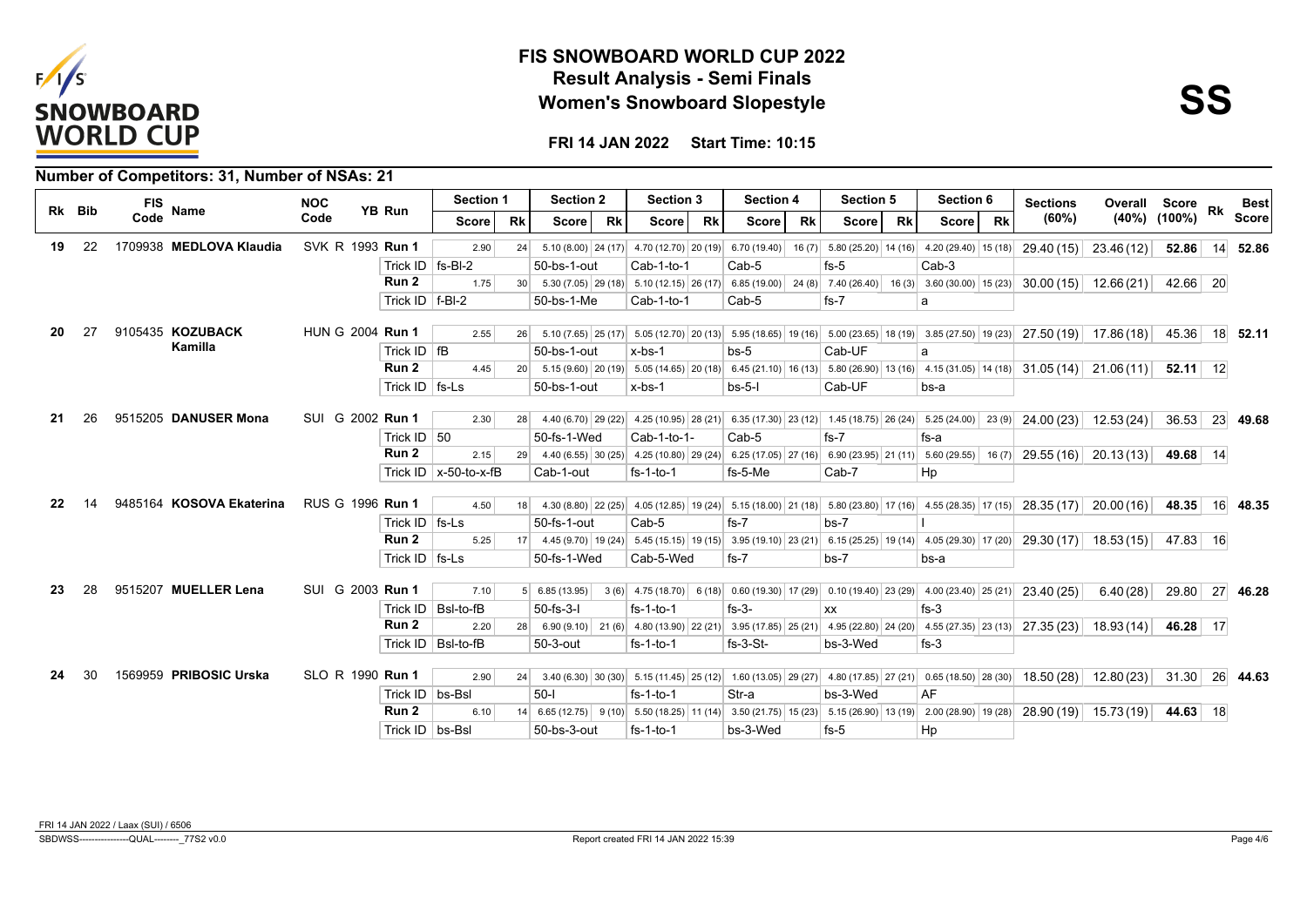



**FRI 14 JAN 2022 Start Time: 10:15**

|    |        |      | Number of Competitors: 31, Number of NSAs: 21 |            |                  |                    |                         |           |                              |           |                                                                                                      |           |                                                               |           |              |           |                                                                                                           |           |                                                                                                                                   |               |                    |    |              |
|----|--------|------|-----------------------------------------------|------------|------------------|--------------------|-------------------------|-----------|------------------------------|-----------|------------------------------------------------------------------------------------------------------|-----------|---------------------------------------------------------------|-----------|--------------|-----------|-----------------------------------------------------------------------------------------------------------|-----------|-----------------------------------------------------------------------------------------------------------------------------------|---------------|--------------------|----|--------------|
|    | Rk Bib | FIS  | Name                                          | <b>NOC</b> |                  | YB Run             | Section 1               |           | <b>Section 2</b>             |           | <b>Section 3</b>                                                                                     |           | <b>Section 4</b>                                              |           | Section 5    |           | Section 6                                                                                                 |           | <b>Sections</b>                                                                                                                   | Overall Score |                    | Rk | <b>Best</b>  |
|    |        | Code |                                               | Code       |                  |                    | Score                   | <b>Rk</b> | Score                        | <b>Rk</b> | Score                                                                                                | <b>Rk</b> | <b>Score</b>                                                  | <b>Rk</b> | <b>Score</b> | <b>Rk</b> | Score                                                                                                     | <b>Rk</b> | (60%)                                                                                                                             |               | $(40\%)$ $(100\%)$ |    | <b>Score</b> |
| 25 | 32     |      | 9125012 REN Ziyan                             |            | CHN R 2001 Run 1 |                    | 2.50                    | 27        |                              |           |                                                                                                      |           |                                                               |           |              |           | 4.75 (7.25) 27 (19) 2.95 (10.20) 30 (27) 5.10 (15.30) 25 (19) 6.25 (21.55) 20 (12) 4.10 (25.65) 20 (20)   |           | 25.65 (20)                                                                                                                        | 18.40(17)     | 44.05              |    | 19 44.05     |
|    |        |      |                                               |            |                  | Trick ID $x$ -Bsl  |                         |           | 50-bs-1-out                  |           | $bs-3$                                                                                               |           | Cab-5                                                         |           | $fs-7$       |           | $fs-5$                                                                                                    |           |                                                                                                                                   |               |                    |    |              |
|    |        |      |                                               |            |                  | Run 2              | 2.35                    |           | $26$ 4.75 (7.10) 28 (22)     |           |                                                                                                      |           |                                                               |           |              |           |                                                                                                           |           | 1.50 (8.60) 31 (30) 1.10 (9.70) 31 (30) 1.40 (11.10) 31 (24) 3.00 (14.10) 31 (27) 14.10 (31)                                      | 6.53(27)      | $20.63$ 30         |    |              |
|    |        |      |                                               |            |                  | Trick $ID$   x-BsI |                         |           | 50-bs-1-out                  |           | $x$ -bs-3                                                                                            |           | Cab-9                                                         |           | Str-a        |           | $fs-3$                                                                                                    |           |                                                                                                                                   |               |                    |    |              |
| 26 | 10     |      | 9515168 BURRI Ariane                          |            | SUI G 2000 Run 1 |                    | 5.10                    |           |                              |           |                                                                                                      |           |                                                               |           |              |           | 16 6.50 (11.60) 11 (8) 5.45 (17.05) 11 (11) 6.15 (23.20) 8 (14) 1.00 (24.20) 16 (26) 5.00 (29.20) 16 (13) |           |                                                                                                                                   |               | 43.60 20 43.60     |    |              |
|    |        |      |                                               |            |                  | Trick $ID$ $fs-Ls$ |                         |           | $B-I-2$                      |           | $bs-3-to-1$                                                                                          |           | Cab-5                                                         |           | $bs-7$       |           | fs-a-Me                                                                                                   |           | 29.20(16)                                                                                                                         | 14.40 (22)    |                    |    |              |
|    |        |      |                                               |            |                  | Run 2              | 6.30                    |           |                              |           |                                                                                                      |           |                                                               |           |              |           |                                                                                                           |           | 25.75 (25)                                                                                                                        | 7.86(25)      | $33.61$ 26         |    |              |
|    |        |      |                                               |            |                  |                    |                         |           | $10$ 7.20 (13.50)<br>$BI-2$  |           |                                                                                                      |           |                                                               |           |              |           |                                                                                                           |           |                                                                                                                                   |               |                    |    |              |
|    |        |      |                                               |            |                  | Trick $ID$   fs-Ls |                         |           |                              |           | $bs-3-to-1$                                                                                          |           | Cab-5-Wed                                                     |           | $bs-7-1$     |           | XX                                                                                                        |           |                                                                                                                                   |               |                    |    |              |
| 27 |        |      | 9185071 NIEMELAE Carola                       |            | FIN R 1999 Run 1 |                    | 5.80                    |           |                              |           |                                                                                                      |           |                                                               |           |              |           |                                                                                                           |           | 11 4.35 (10.15) 15 (24) 0.95 (11.10) 27 (29) 1.90 (13.00) 30 (26) 1.50 (14.50) 30 (23) 0.95 (15.45) 31 (29) 15.45 (31) 10.13 (26) |               | 25.58 28 42.81     |    |              |
|    |        |      |                                               |            |                  | Trick $ID$   fB    |                         |           | bs-Bsl                       |           | $fs-1-to-3$                                                                                          |           | $bs-3-$                                                       |           | Str-a        |           | AF                                                                                                        |           |                                                                                                                                   |               |                    |    |              |
|    |        |      |                                               |            |                  | Run 2              | 6.20                    |           |                              |           | $12 \begin{array}{ c c c c c } \hline 2.55 & (8.75) & 23 & (29) & 6.55 & (15.30) \hline \end{array}$ |           |                                                               |           |              |           |                                                                                                           |           | 18 (5) 2.25 (17.55) 26 (28) 6.25 (23.80) 22 (13) 3.95 (27.75) 22 (21) 27.75 (22) 15.06 (20)                                       |               | 42.81 19           |    |              |
|    |        |      |                                               |            |                  | Trick $ID$   fB    |                         |           | 50                           |           | $fs-1-to-3$                                                                                          |           | Cab-5                                                         |           | $fs-7$       |           | AF                                                                                                        |           |                                                                                                                                   |               |                    |    |              |
|    |        |      |                                               |            |                  |                    |                         |           |                              |           |                                                                                                      |           |                                                               |           |              |           |                                                                                                           |           |                                                                                                                                   |               |                    |    |              |
| 28 | 29     |      | 9295171 GENNERO Emma                          |            | ITA G 2002 Run 1 |                    | 4.45                    | 19        |                              |           |                                                                                                      |           | 4.40 (8.85) 21 (22) 2.55 (11.40) 26 (28) 3.05 (14.45) 26 (24) |           |              |           |                                                                                                           |           | 4.90 (19.35) 24 (20) 5.15 (24.50) 21 (10) 24.50 (21) 17.86 (18)                                                                   |               | 42.36 21 42.36     |    |              |
|    |        |      |                                               |            |                  | Trick ID   fs-Ls-  |                         |           | 50-fs-1-Wed                  |           | $Cab-1$                                                                                              |           | bs-3-Wed                                                      |           | $fs-3-$      |           | fs-a                                                                                                      |           |                                                                                                                                   |               |                    |    |              |
|    |        |      |                                               |            |                  | Run 2              | 4.60                    |           |                              |           |                                                                                                      |           |                                                               |           |              |           |                                                                                                           |           | 19 4.40 (9.00) 22 (25) 3.50 (12.50) 25 (27) 3.10 (15.60) 28 (25) 5.45 (21.05) 26 (17) 3.30 (24.35) 26 (24) 24.35 (26) 17.86 (17)  |               | 42.21 21           |    |              |
|    |        |      |                                               |            |                  | Trick ID   fs-Ls   |                         |           | 50-fs-1-out                  |           | Cab-1                                                                                                |           | bs-3-Wed                                                      |           | $fs-5-$      |           | Cab-5                                                                                                     |           |                                                                                                                                   |               |                    |    |              |
| 29 |        |      | 1069925 POPPE Evy                             |            | BEL R 2004 Run 1 |                    |                         |           |                              |           |                                                                                                      |           |                                                               |           |              |           |                                                                                                           |           |                                                                                                                                   |               |                    |    |              |
|    |        |      |                                               |            |                  |                    | 8.30                    |           | $1 \mid 1.20(9.50)   19(31)$ |           |                                                                                                      |           |                                                               |           |              |           | $0.25(9.75)$ 31 (31) 4.65 (14.40) 27 (22) 1.40 (15.80) 28 (25) 4.25 (20.05) 27 (17)                       |           | 20.05 (27)                                                                                                                        | 4.26(29)      | 24.31              |    | 29 40.15     |
|    |        |      |                                               |            |                  |                    | Trick ID   50-to-Bsl    |           | 50-bs-3-out                  |           | <b>XX</b>                                                                                            |           | Cab-5                                                         |           | $bs-7$       |           | Hp                                                                                                        |           |                                                                                                                                   |               |                    |    |              |
|    |        |      |                                               |            |                  | Run 2              | 4.15                    |           |                              |           |                                                                                                      |           |                                                               |           |              |           |                                                                                                           |           | 22 6.75 (10.90) 15 (8) 6.00 (16.90) 16 (11) 6.30 (23.20) 11 (15) 1.50 (24.70) 20 (23) 4.25 (28.95) 18 (16) 28.95 (18) 11.20 (23)  |               | $40.15$ 22         |    |              |
|    |        |      |                                               |            |                  |                    | Trick ID   50-to-bs-Bsl |           | 50-bs-3-out                  |           | fs-5                                                                                                 |           | Cab-5-Wed                                                     |           | bs-7-Wed     |           | Hp                                                                                                        |           |                                                                                                                                   |               |                    |    |              |
| 30 |        |      | 1389930 JUGOVAC Lea                           |            | CRO R 1994 Run 1 |                    | 1.60                    | 31        |                              |           |                                                                                                      |           |                                                               |           |              |           |                                                                                                           |           | 5.30 (6.90) 28 (15) 3.75 (10.65) 29 (26) 3.00 (13.65) 28 (25) 6.15 (19.80) 22 (13) 3.80 (23.60) 24 (24) 23.60 (24)                | 16.40(21)     | 40.00 22 40.00     |    |              |
|    |        |      |                                               |            |                  | Trick $ID$   fs-Ls |                         |           | 50-fs-3-out                  |           | $fs-1-to-1-$                                                                                         |           | $fs-3$                                                        |           | $bs-7$       |           |                                                                                                           |           |                                                                                                                                   |               |                    |    |              |
|    |        |      |                                               |            |                  | Run 2              | 1.20                    | 31        |                              |           |                                                                                                      |           |                                                               |           |              |           |                                                                                                           |           | 5.35 (6.55) 30 (16) 3.50 (10.05) 30 (27) 3.15 (13.20) 29 (24) 0.95 (14.15) 29 (26) 3.30 (17.45) 29 (24) 17.45 (29)                | 6.13(29)      | 23.58 29           |    |              |
|    |        |      |                                               |            |                  | Trick ID $ 50$     |                         |           | $50-fs-3$                    |           | $1-to-1$                                                                                             |           | $fs-3-$                                                       |           | $bs-7$       |           | a                                                                                                         |           |                                                                                                                                   |               |                    |    |              |

FRI 14 JAN 2022 / Laax (SUI) / 6506

SBDWSS----------------QUAL--------\_77S2 v0.0 Report created FRI 14 JAN 2022 15:39 Page 5/6